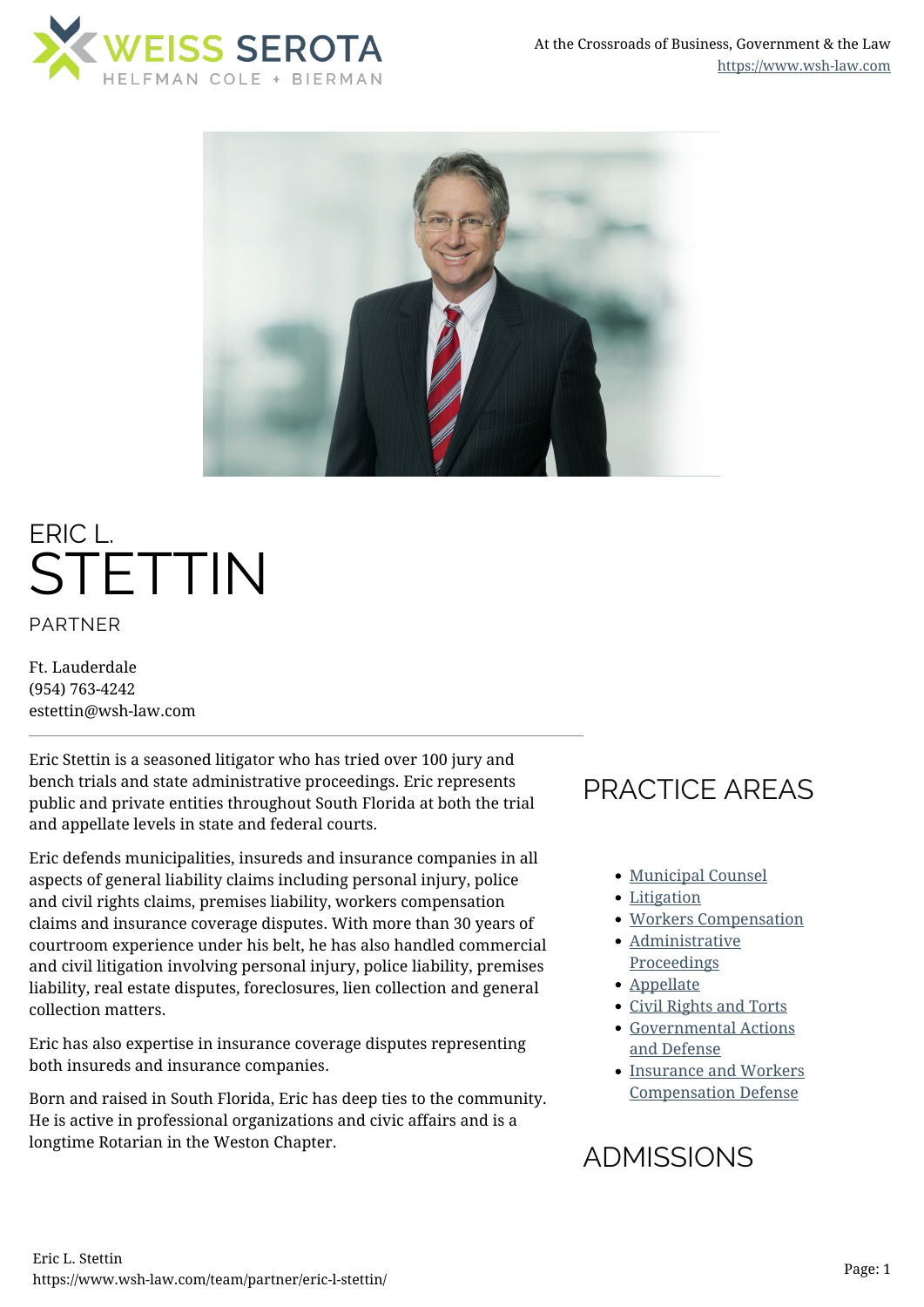

### PROFESSIONAL & COMMUNITY INVOLVEMENT

- Broward County Bar Association
- Rotary Club, Weston, Florida

#### PUBLICATIONS

- *[The Potential Liabilities for Cities, Insurers from Florida's New](https://www.insurancejournal.com/news/southeast/2021/05/18/613916.htm) ['Anti-Riot' Law](https://www.insurancejournal.com/news/southeast/2021/05/18/613916.htm)*, Insurance Journal, May 18, 2021
- *Federal Preemption: Time to Reestablish An Old Doctrine,* 12 Nova Law Review 1331, Spring 1988

#### REPORTED DECISIONS

- *Reginald Early III et al. vs. City of Homestead*, 2019 WL 6682869 (S.D. Fla. Dec. 06, 2019 Slip Copy)
- *City of Homestead v. Foust*, 242 So. 3d 1169 (Fla. 1st DCA 2018)
- *FKR Investment Corp. v. City of Homestead*, 2018 WL 618448 (S.D. Fla. 2018)
- *Deegan v. Homestead Police Department*, 750 Fed.Appx. 796 (11th Cir. 2018)
- *Thompson v. Boynton Beach Police Dep't*, 2017 WL 4278540 (S.D. Fla. 2017).
- *Jeudine v. City of Homestead*, 208 So. 3d 713 (Fla. 3d DCA 2016)
- *Goodman v. Goodman*, 126 So. 3d 310 (Fla. 3d DCA 2013)
- *Geico General Ins. Co. v. Rodriguez*, 155 So.3d 1163 (Fla. 3d DCA 2014)
- *GEICO General Ins. Co. v. Pruitt*, 122 So. 3d 484 (Fla. 3d DCA 2013)
- *Ismael v. Certain Lands Upon Which Special Assessments are Delinquent*, 51 So. 3d 583 (Fla. 3d DCA 2010)
- *Florida Hurricane Protection and Awning, Inc. v. Pastina*, 43 So. 3d 893 (Fla. 4th DCA 2010)
- *Clarendon Nat. Ins. Co. v. Seaport Crane Serv., Inc.*, 2010 WL 678106 (S.D. Fla. 2010)
- *S & I Investments v. Payless Flea Market, Inc.*, 40 So. 3d 48 (Fla. 4th DCA 2010)
- *S & I Investments v. Payless Flea Market, Inc.*, 10 So. 3d 699 (Fla. 4th DCA 2009)
- *Geico General Ins. Co. v. Rodriguez*, 23 So. 3d 1212 (Fla. 3d DCA 2009)
- *Nias v. City of Florida City*, 2008 WL 2332003 (S.D. Fla. 2008)
- *Trief v. Am. Gen. Life Ins. Co*., 444 F. Supp. 2d 1266 (S.D. Fla. 2006)
- *Trief v. Am. Gen. Life Ins. Co.*, 444 F. Supp. 2d 1268 (S.D. Fla. 2006)
- *Protegrity Services, Inc. v. Vaccaro*, 909 So. 2d 445 (Fla. 4th DC 2005)

U.S. District Court for the Southern District of Florida

U.S. Court of Appeals, 11th Circuit

## EDUCATION

Nova University, Center for the Study of Law, J.D., 1989

Muhlenberg College, Allentown, Pennsylvania, B.A., 1986

University of Warwick, Coventry, England, 1985

Instituto Internacional Alhambra, Malaga, Spain, 1986